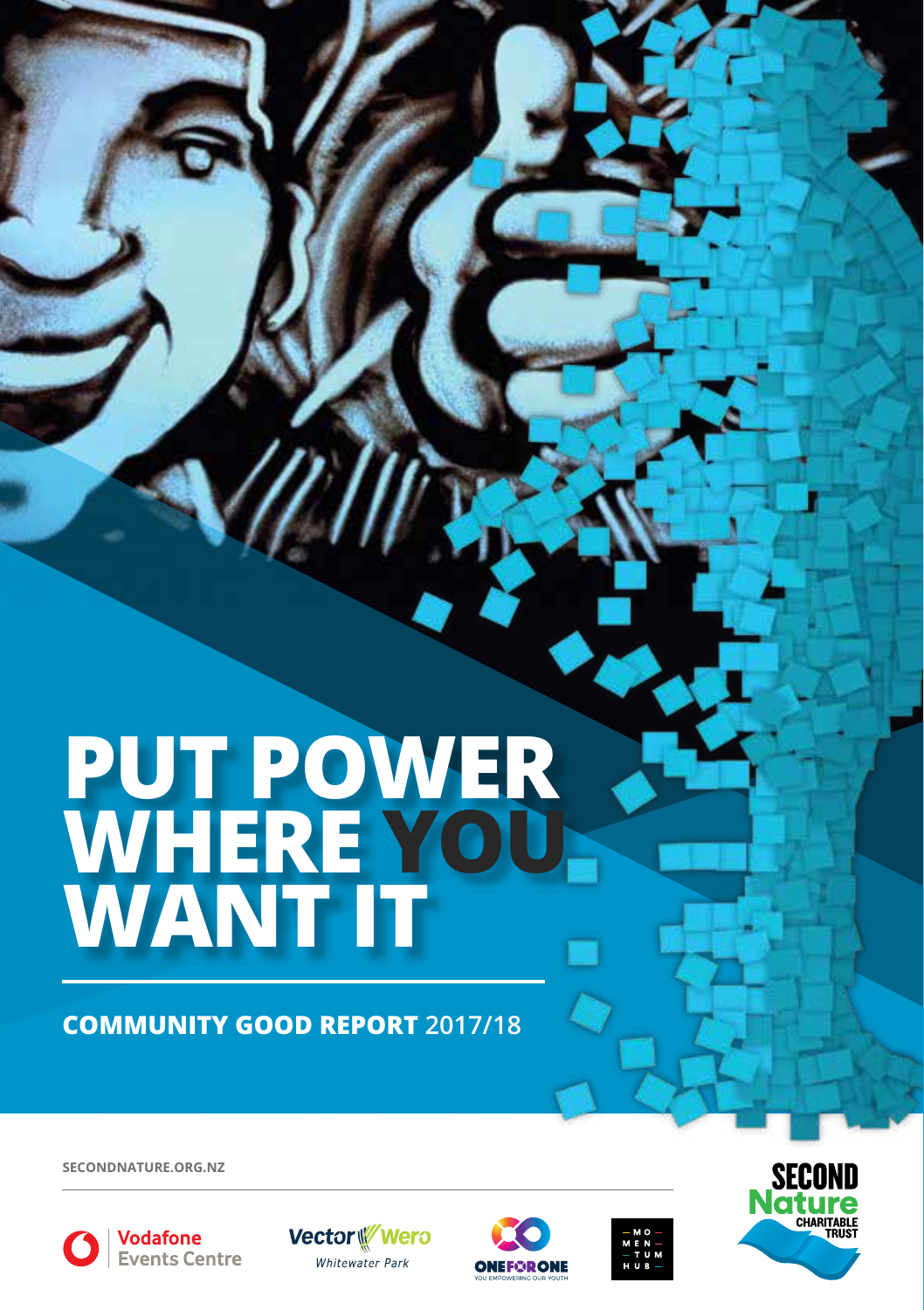## **OUR MISSION**

Second Nature Charitable Trust inherently believes in 'achieve'. We are driven to achieve meaningful difference for our community, evidenced through a culture of setting goals every day, following through and putting power where we want it. A culture where achieving can become 'second nature.'

We believe that everyone can, and has the right to, achieve – whether it be one small step, or many very remarkable ones. One step leads to the next on any scale.

Our Trust's facilities and programmes are designed and delivered to share and instil this culture into the youth of the wider community, so that setting goals, following through and achieving can become their 'second nature' too.

*Thank you for your support as this enables a platform for long term financial stability. It is this sustainability that creates subsidised access to the facilities and programmes which are designed to engage with our community Inspiring them to set a goal, follow through and achieve.*





### **WELCOME MESSAGE**

It gives great pleasure to introduce our Community Good report for year end March 2018 which highlights support of \$1.3 million back into our community during the previous financial year.

Your support of our facilities has given access to over 47,000 children in our community to programmes they would otherwise have missed out on.

It is such a buzz to see students on the white water alongside our Olympic team; what better way to inspire our youth? The same can be said with the activities within the BNZ Theatre that give our kids "lightbulb" moments to help discover their potential by setting goals and achieving them.

We would like to thank AUT University for their continued support of our many programmes and also Regional Facilities Auckland Ltd for supporting the Vodafone Event Centre. To our many other sponsors thank you for making a difference.

**Sir Noel Robinson KNZM** Chairman Second Nature Charitable Trust

Since establishing Second Nature Charitable Trust in September 2000, we have provided sponsorship and venue access of over \$8 million to our community while maintaining the assets.

As guardians of the Vodafone Events Centre and Vector Wero Whitewater Park, we are privileged to serve our community and thank those that hire and sponsor our facilities. As a social enterprise, every time you use our facilities you help support our youth through our water safety and creative arts programmes. It is this model that allows us year on year to deliver for our community in a financially sustainable way – thank you.

A special thanks also to our team at both venues that live and breathe the mantra of "commercial discipline for community good." Your dedication is appreciated and admired.

**Richard Jeffery** CEO Second Nature Charitable Trust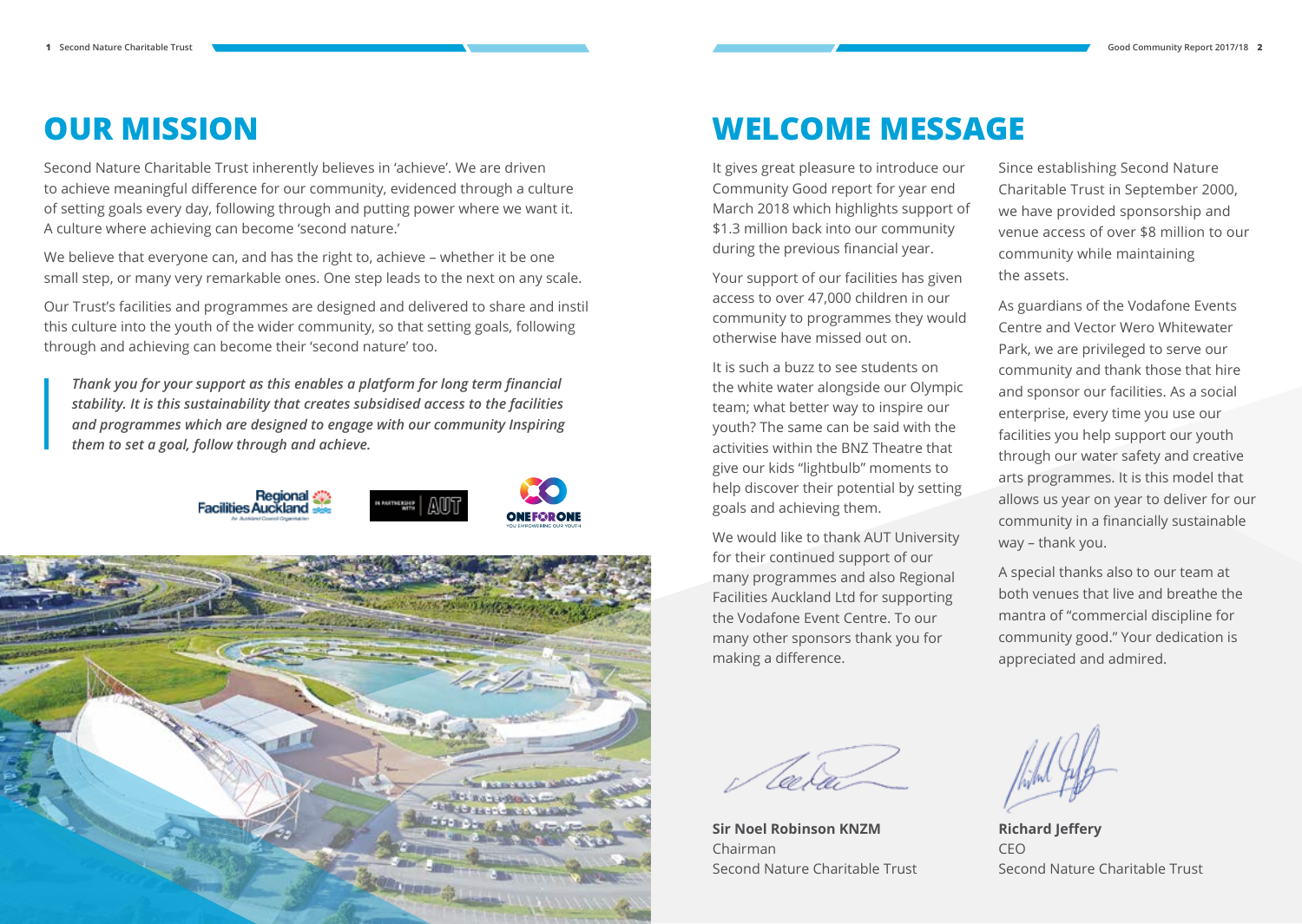# **VODAFONE EVENTS CENTRE**

Vodafone Events Centre is committed to be the largest free schools programme in New Zealand for arts experiences delivered by a venue. Together with AUT, the Ministry of Education and our partner arts organisations and educators, we are proud to offer free high quality arts educational programmes and subsidised events to thousands of students.

Second Nature Charitable Trust has been delivering schools and community programmes since 2004. For nearly

a decade, it has been an official Learning Experiences Outside the Classroom (LEOTC) provider for the Ministry of Education and has consistently exceeded attendance targets and requirements for the past five years.

Hand in hand with the arts programme is our ongoing support to community groups. We have given \$488,450 worth of venue hire sponsorship and invested more than \$100,000 covering artists fees, staff and audiovisual hire.

# **VODAFONE EVENTS CENTRE STATISTICS 2017**



**84 SCHOOLS 168% OF TARGET SET BY MINISTRY OF EDUCATION SY 2017**





**\$588,450 TOTAL COMMUNITY GOOD VALUE YTD**



**36,086 STUDENTS ATTENDED EVENTS AND PROGRAMMES AT THE EVENT CENTRE**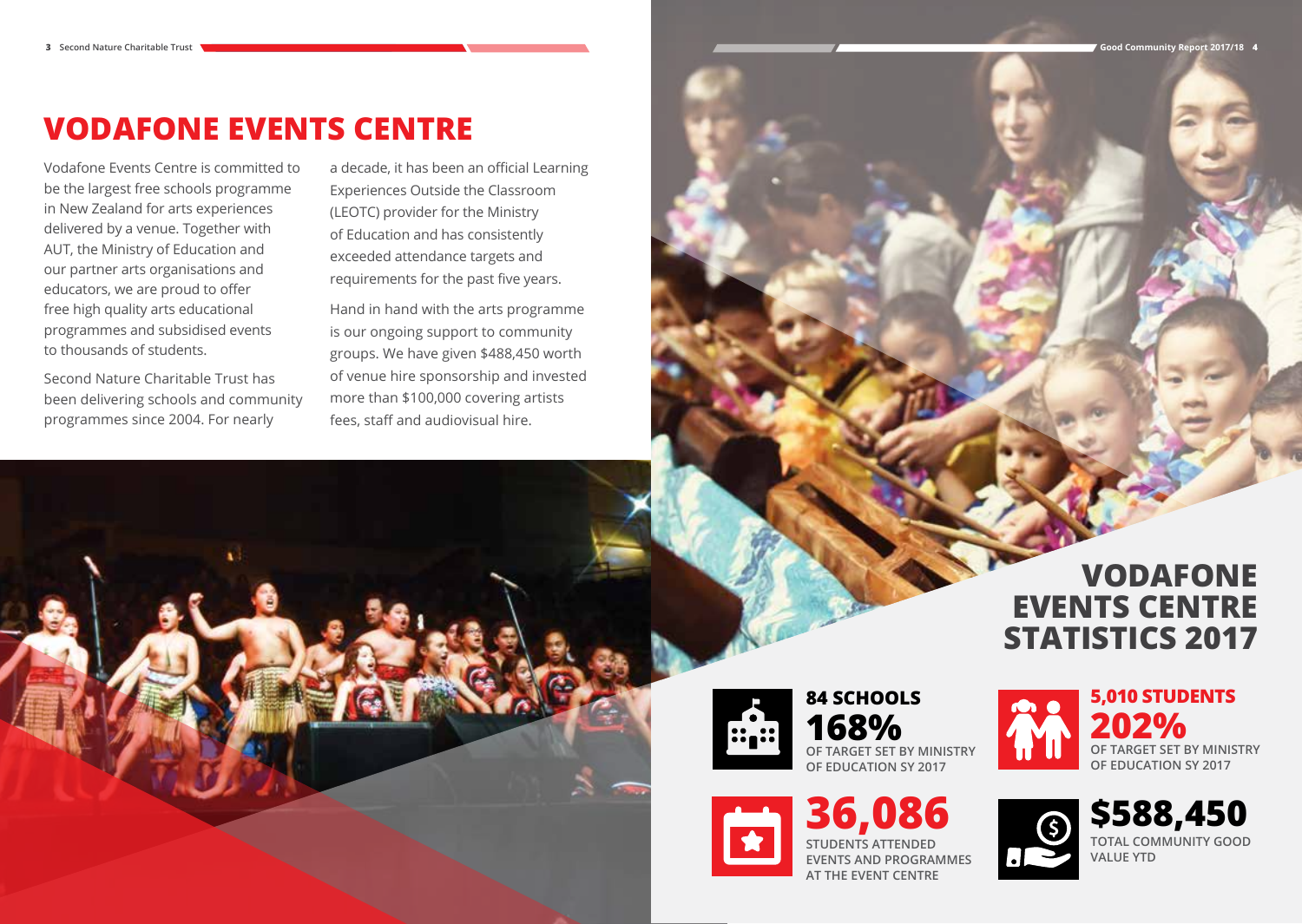

**115 SCHOOLS SCHOOLS SUBSIDISED FOR FY 2017-18**



**11,816 STUDENTS SCHOOLS SUBSIDISED FOR FY 2017-18**



**\$705,760 TOTAL COMMUNITY GOOD VALUE YTD**



### **VECTOR WERO WHITEWATER PARK**

Vector Wero Whitewater Park is committed to provide the largest schools programme for white water experience in the world. Whether the programme is about youth development and instilling self confidence, water safety, teamwork, risk-taking, or high performance sport, Vector Wero offers the unique opportunity for our community to engage alongside the world's best. It is our aim to become the National Centre for swift water rescue training for our front line emergency services.

We are helping lower the national drowning toll by giving children the confidence and survival skills to be better prepared and able to safely enjoy the water. We partnered with Water Safety NZ, Counties Manukau Sport, Aktive Auckland Sport and Recreation and John Walker Find Your Field of Dreams. We have given more than \$705,760 in terms of support, sponsorships and subsidies.

Canoe Slalom NZ has also officially opened its centre onsite. It runs training programmes for our national and Olympic canoe slalom teams and runs grassroots programmes which also inspire our youth to achieve.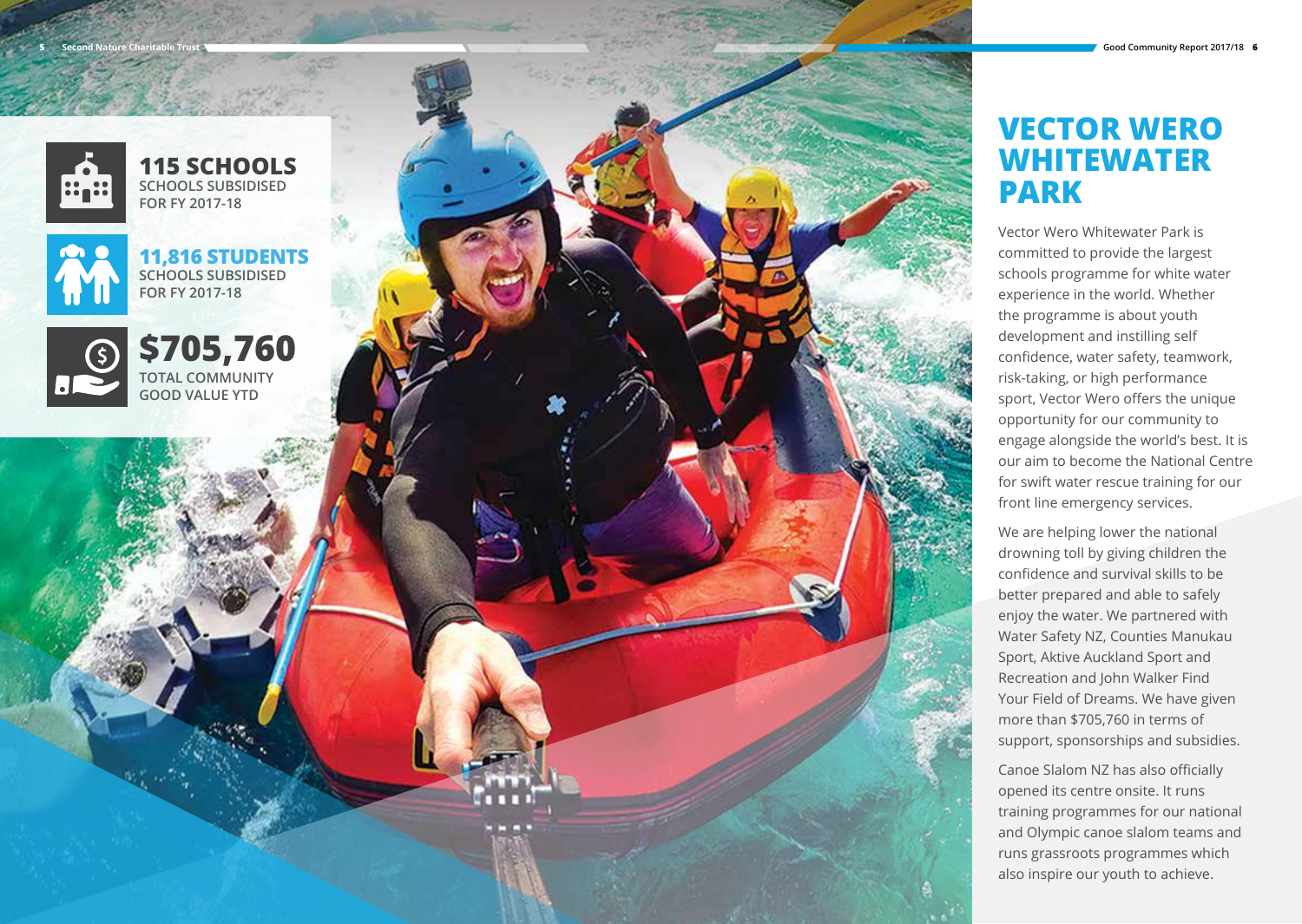# **HIGHLIGHTS**

#### **Vodafone Events Centre**

- More than 36,086 children and young people have attended more than 40 events, programmes, competitions, concerts, graduations, seminars and other activities focused on children and youth held at the venue.
- The Schools Programme's Learning Experiences Outside the Classroom (LEOTC) workshops and events are for FREE and participated by over 5,000 students across 64 primary schools and 20 secondary schools mostly from the Auckland region. The total students is 202% more than the target set by the Ministry of Education. (Based on LEOTC Contract Year January to December 2017).
- Venue sponsorships of \$488,450 and invested more than \$100,000 for artist fees, staff and AV equipment hire.
- As an official LEOTC provider, we contributed to Māori achieving educational success and lifting Pasifika students' achievement and performance. We are the only venue offering regular performing arts workshops and activities delivered by professional Māori artists and artisans using Te Reo for instruction.
- Community good value is more than \$588,450 for FY 2017-18.





#### **Vector Wero Whitewater Park**

- **Continued to invest in specialised life buoyancy equipment to allow paraplegic/disabled people to access moving water.**
- **Fully or partially given sponsorships worth \$371,745 for more than 11,800 children and young people through our Schools Programme. Have worked with Counties Manukau Sport, Aktive Auckland Sport, Water Safety NZ and John Walker Find Your Field of Dreams to fully sponsor 3,537 students over the 2017-18 FY.**
- **Invested \$193,913 in events and courses including White Water XL 2017 and the Oceania Slalom Championships.**
- **Officially opened Canoe Slalom NZ centre onsite and invested \$118,421**

**in high performance training sessions. Started to run grassroots programmes for students as a gateway to club environment and high performance sports.**

- Donated over \$8,700 worth of **contributions, donations and complimentary family passes to various community groups for fundraising prizes.**
- **Sponsored \$12,981 for the Vector Wero Kayak Club Nights. Working with the Manukau Canoe Club, it provided a gateway for students to a club environment and to high performance sport.**
- **Community good is more than \$705,760 for FY 2017-18.**

*Photos of Mike Dawson and Luuka Jones courtesy of Jamie Troughton/Dscribe Media*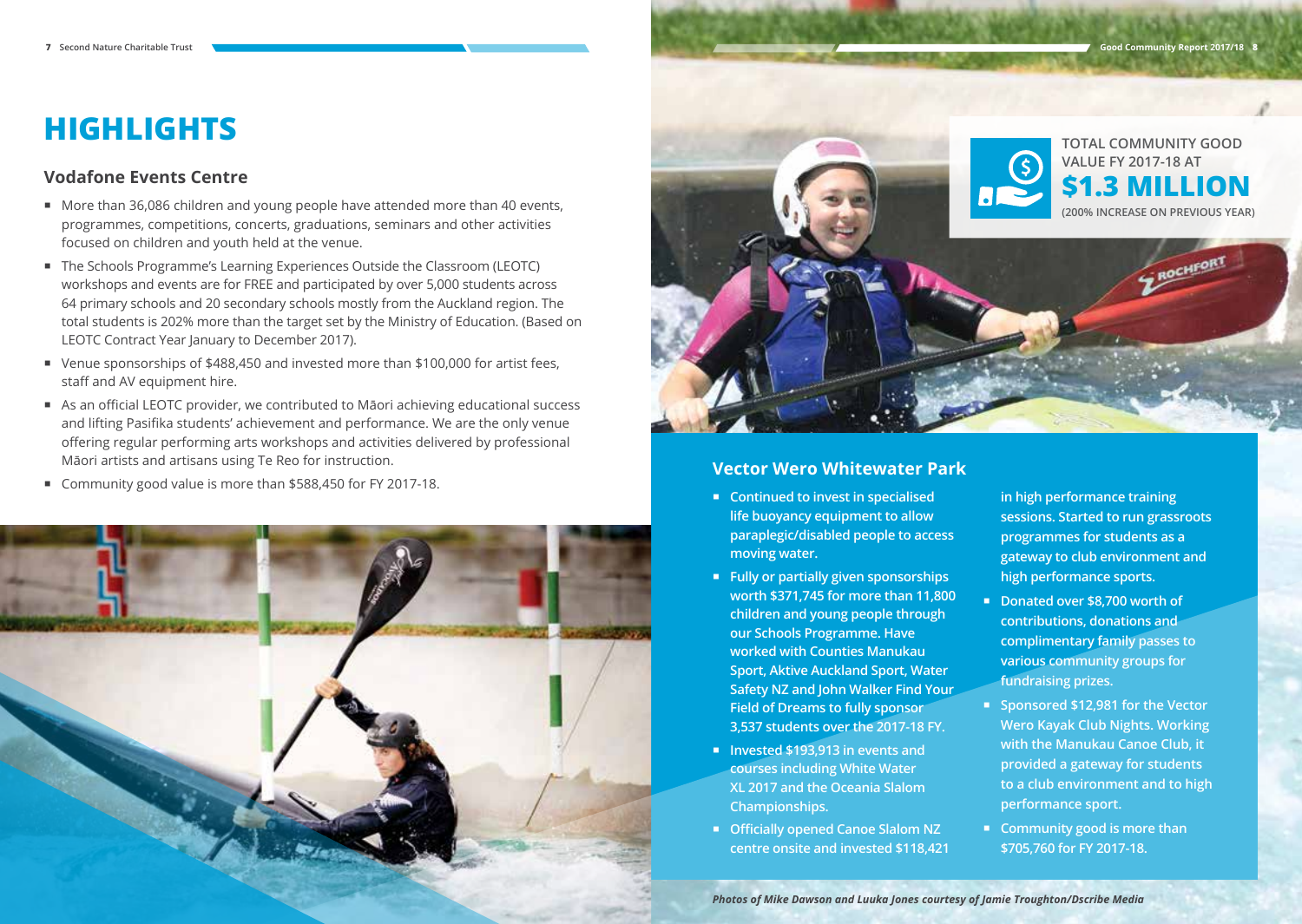# **MOMENTUM HUB**

The Momentum Hub is the container village of like-minded Not for Profit Organisations involved in leadership development, education and social innovation opportunities. The organisations at the Hub are John Walker Find Your Field of Dreams (FYFOD), Life Education Trust, The Rising Foundation (TRF), iSport Foundation, Big Buddy Foundation and Manukau Beautification Charitable Trust (MBCT).



Powered by Joyce Fisher Charitable Trust and managed by Second Nature Charitable Trust, it has delivered tangible and collaborative results after barely a year in operation:

- **Community Swim Programme (SNCT and FYFOD):** A Tamariki River Rafting programme participated by over 1,600 students.
- **F** Tiaki (SNCT and MBCT): The Tiaki programme reinforces the importance of STEM subjects through MBCT's environmental initiatives culminating in an expo and awards day.
- **The Rising Foundation Expo (SNCT and TRF):** A week long programme which culminated in a careers exhibition, where students met with organisations, showcased their creativity and went white water rafting.
- **Duck Race (SNCT and Life Education):** A community event hosted by the Rotary Clubs of Manurewa-Takanini and Remuera to raise funds for Life Education, where ducks rush down the river in a race to the finish line.
- **Dale Carnegie course (SNCT, MBCT, FYFOD, Life Education, iSport, TRF):**  A fully sponsored eight week skills training course by SNCT for its staff and Momentum Hub partners
- Sea Week (SNCT and MBCT): In cooperation with Sea Week 2018, students experienced MBCT's interactive Great Drain Game and flat water activities.
- **Girls Day Out (Life Education, FYFOD, iSport):** 350 girls from 14 South Auckland primary schools spent the day in a fun, safe and female empowered environment
- **Big Buddy Day Out (SNCT and Big Buddy):** Big and Little Buddies experienced adventure helping grow confidence and happiness in fatherless boys through mentoring.